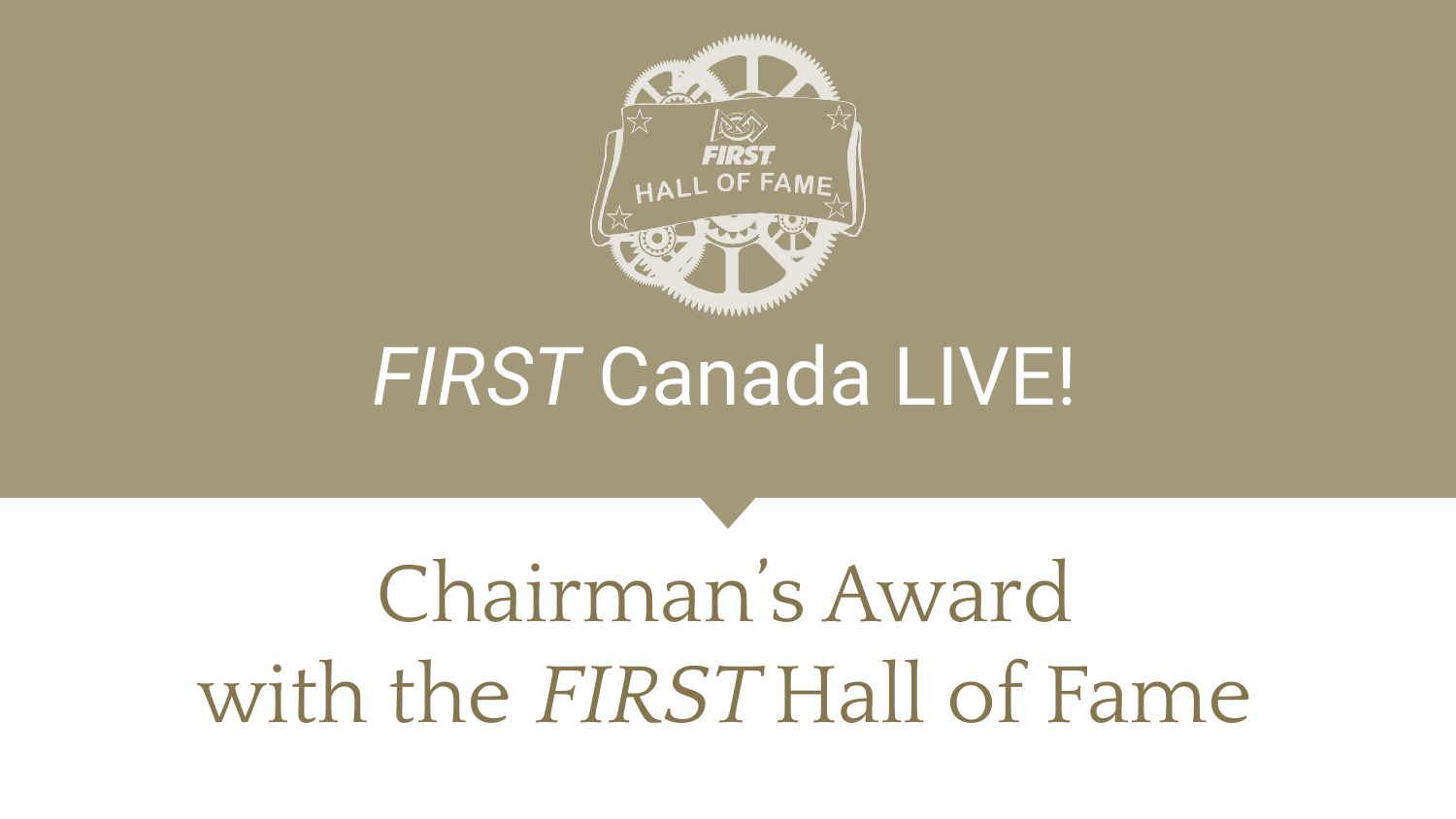

#### Moderator: Karthik Kanagasabapathy, 1114

| "The Green      | <b>4-H Exploding</b> | <b>Thunder Down</b> | <b>Simbotics</b> | <b>Frog Force</b> |
|-----------------|----------------------|---------------------|------------------|-------------------|
| <b>Machine"</b> | <b>Bacon</b>         | <b>Under</b>        | 1114             | 503               |
| 1816            | 1902                 | 3132                | <b>Karthik</b>   | Tom               |
| Rachel          | James                | Sarah               |                  |                   |
| Laurie          |                      |                     |                  |                   |

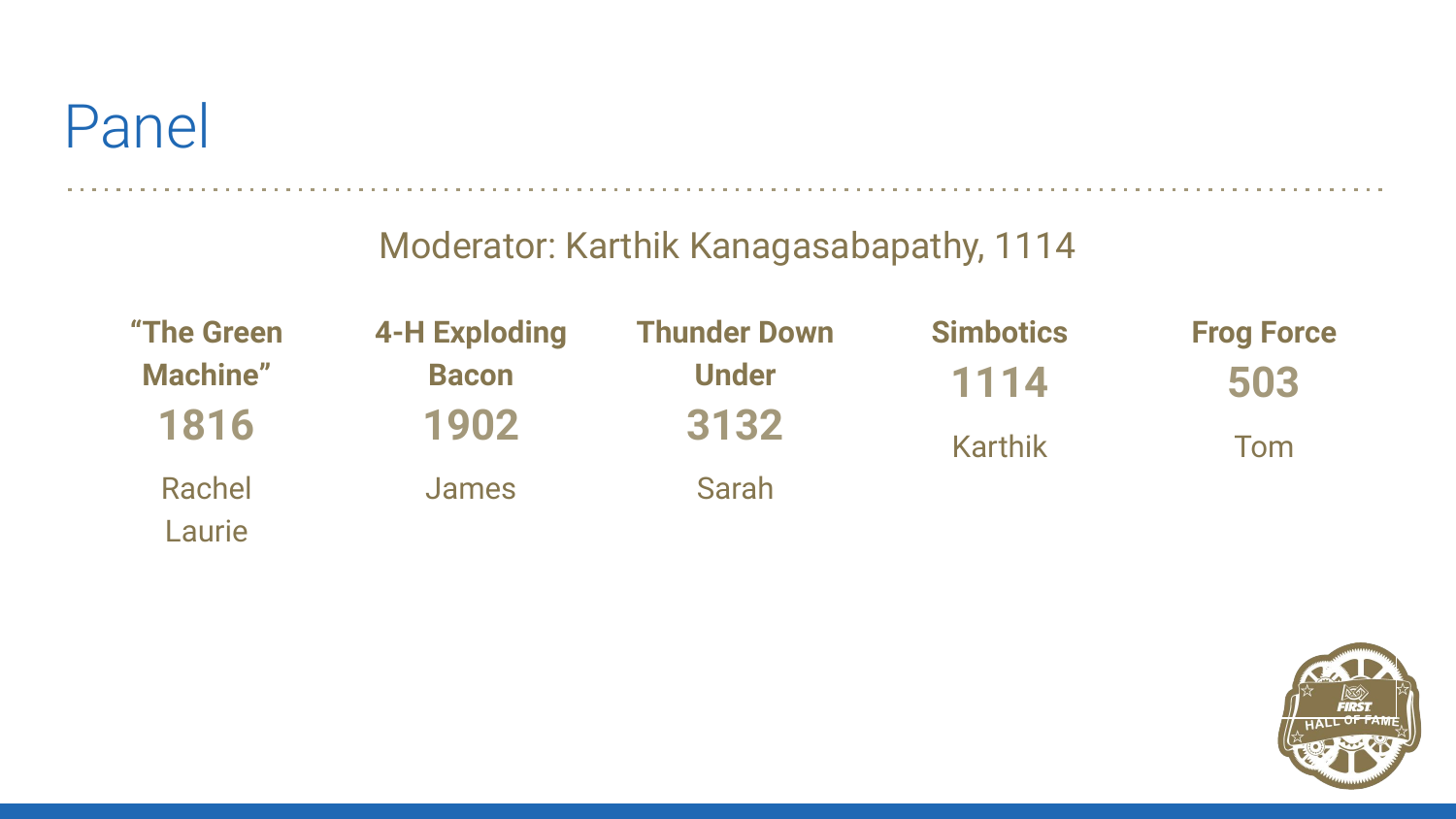# How to Determine What to Focus On

- **Brainstorm**
- Documentation
- 1816 Buckets
- 1902 Strategic Planning
- 503 Tell Your Story

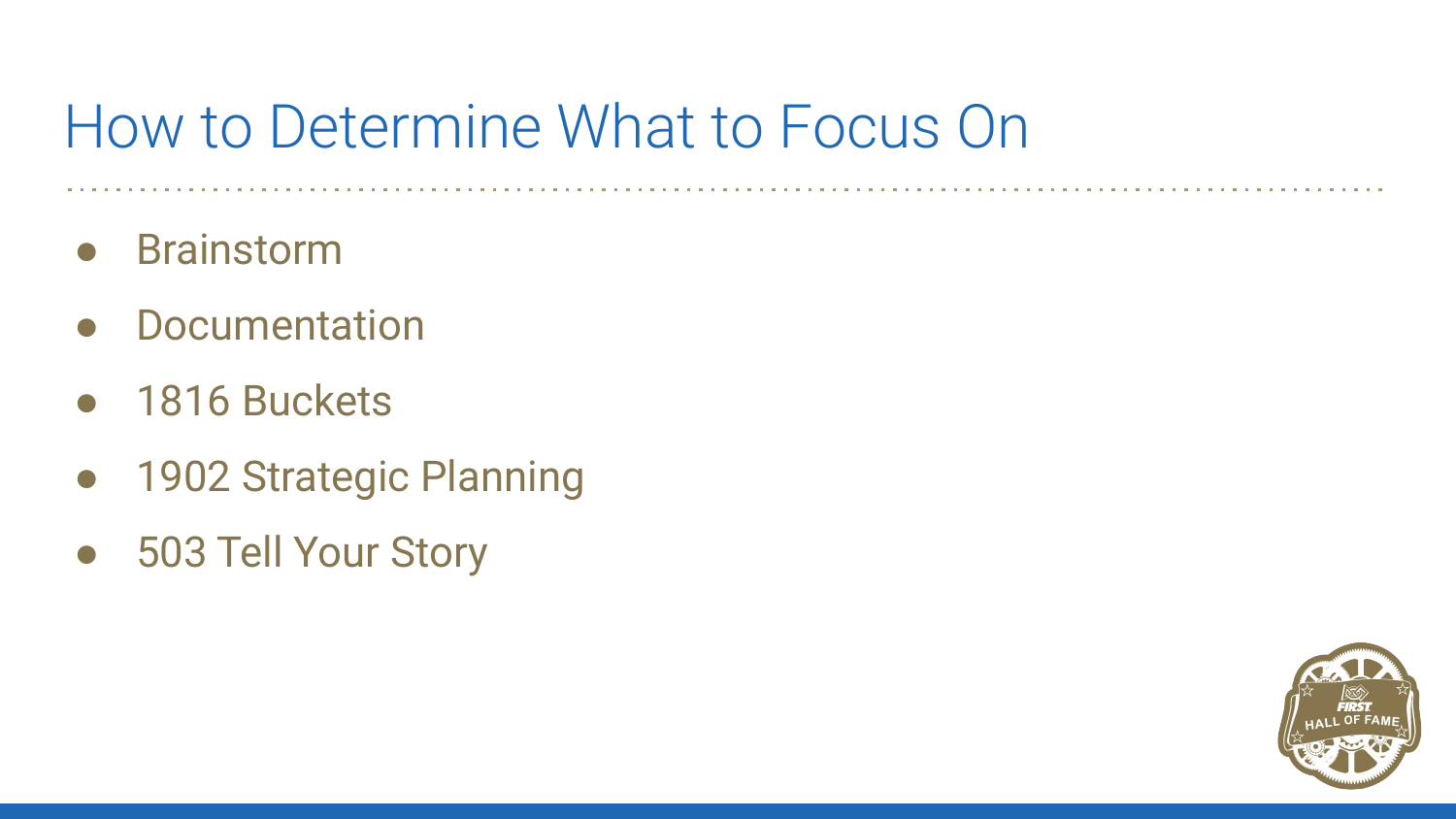# Tips & Best Practices

- Planning
- Essay
- Presentation and Q&A
- **Video**
- Documentation

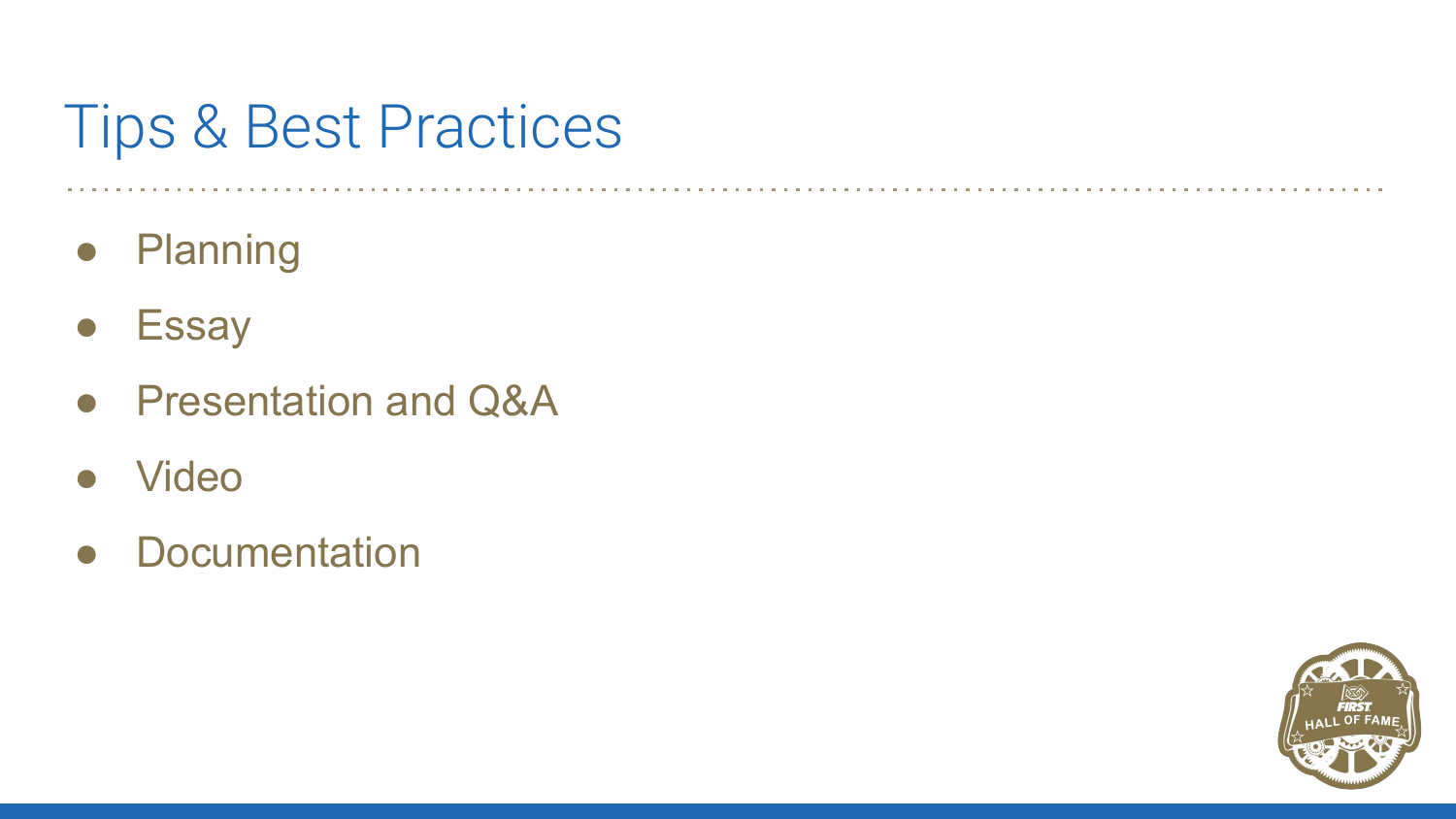# Questions & Definitions Impact on Submission

- How it changes the essay?
- Don't stop and redo everything you do as a team to fit the award questions. You're probably already doing a lot of this stuff.
- Encourage more teams to apply for the award.
- Use the questions as a reflection for your team and how you are progressing. Think like year end report or review--what are you going to keep/stop/start doing?

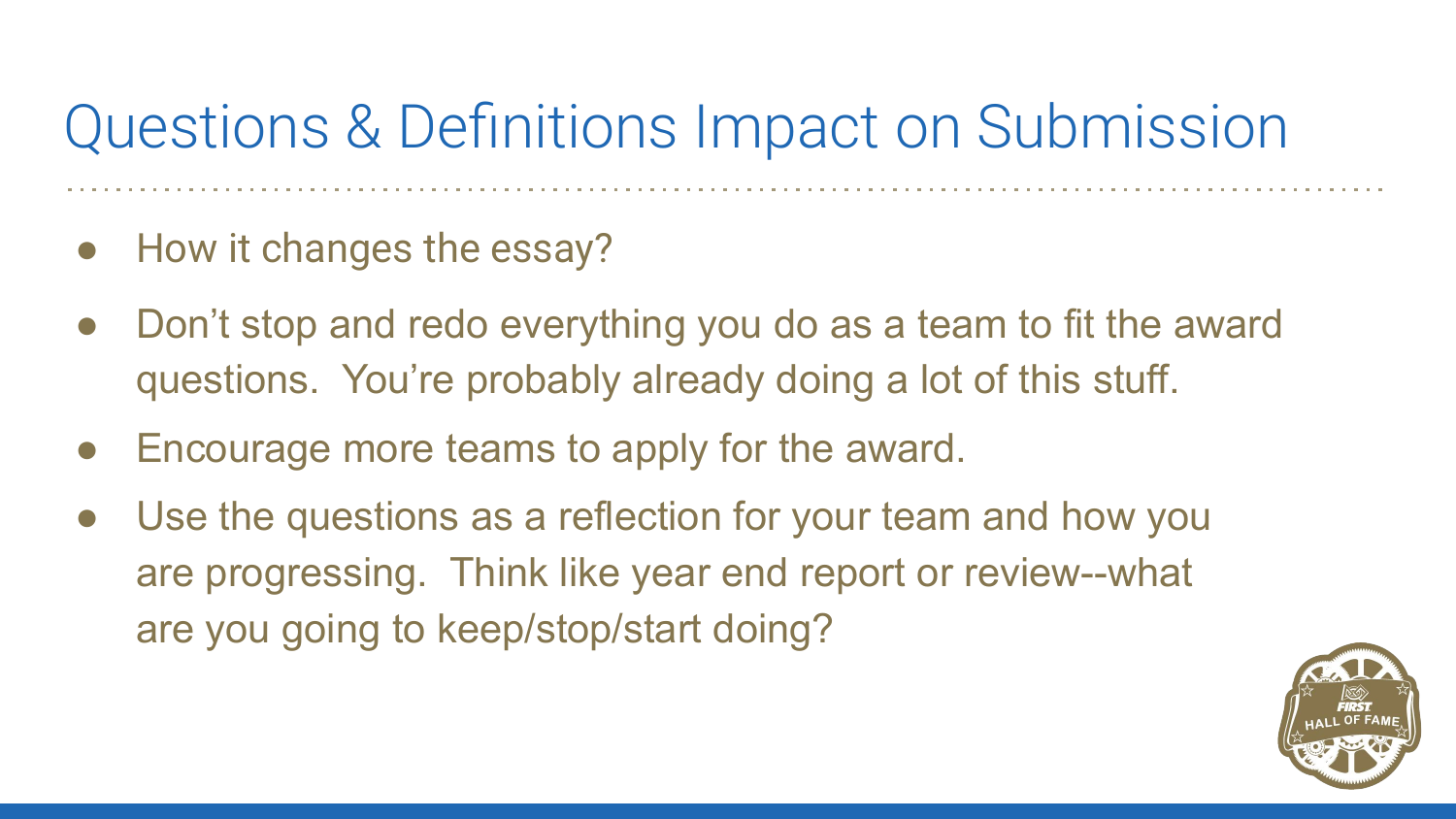# Virtual vs In-Person Judging

#### VIRTUAL

- **Practice Content**
- **Practice Q&A**
- **Practice Technical!**
- **Keep Visuals Simple**

### IN-PERSON

- Practice Content
- Practice Q&A
- Keep Visuals Simple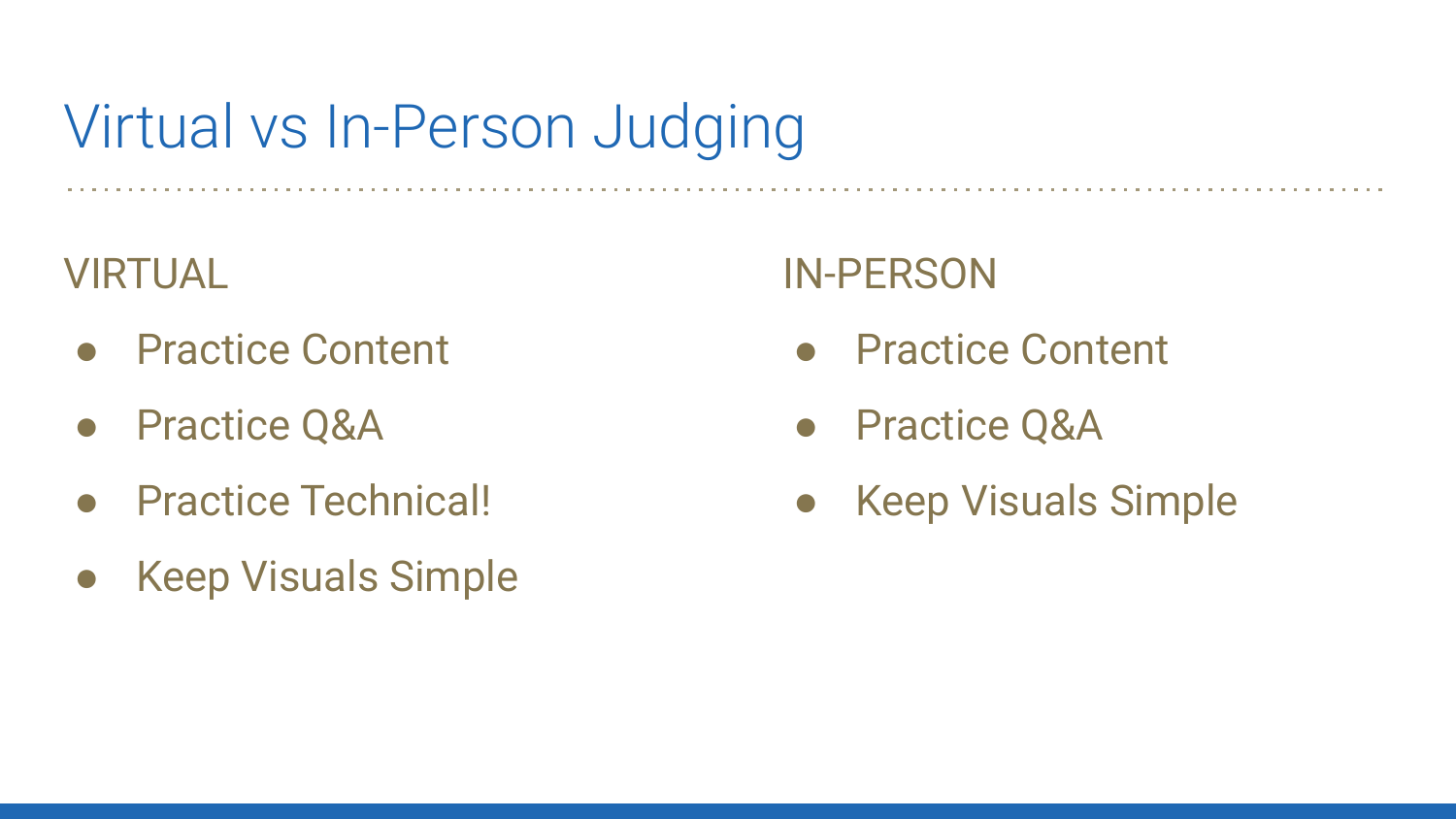### **Overview**

- Every team and their impact is different.
- Reflect what your team does well and opportunities to improve
- Tell your team's story! *Don't compare your team to the next, focus on your team, what you do, how you do it, why you do it etc.*

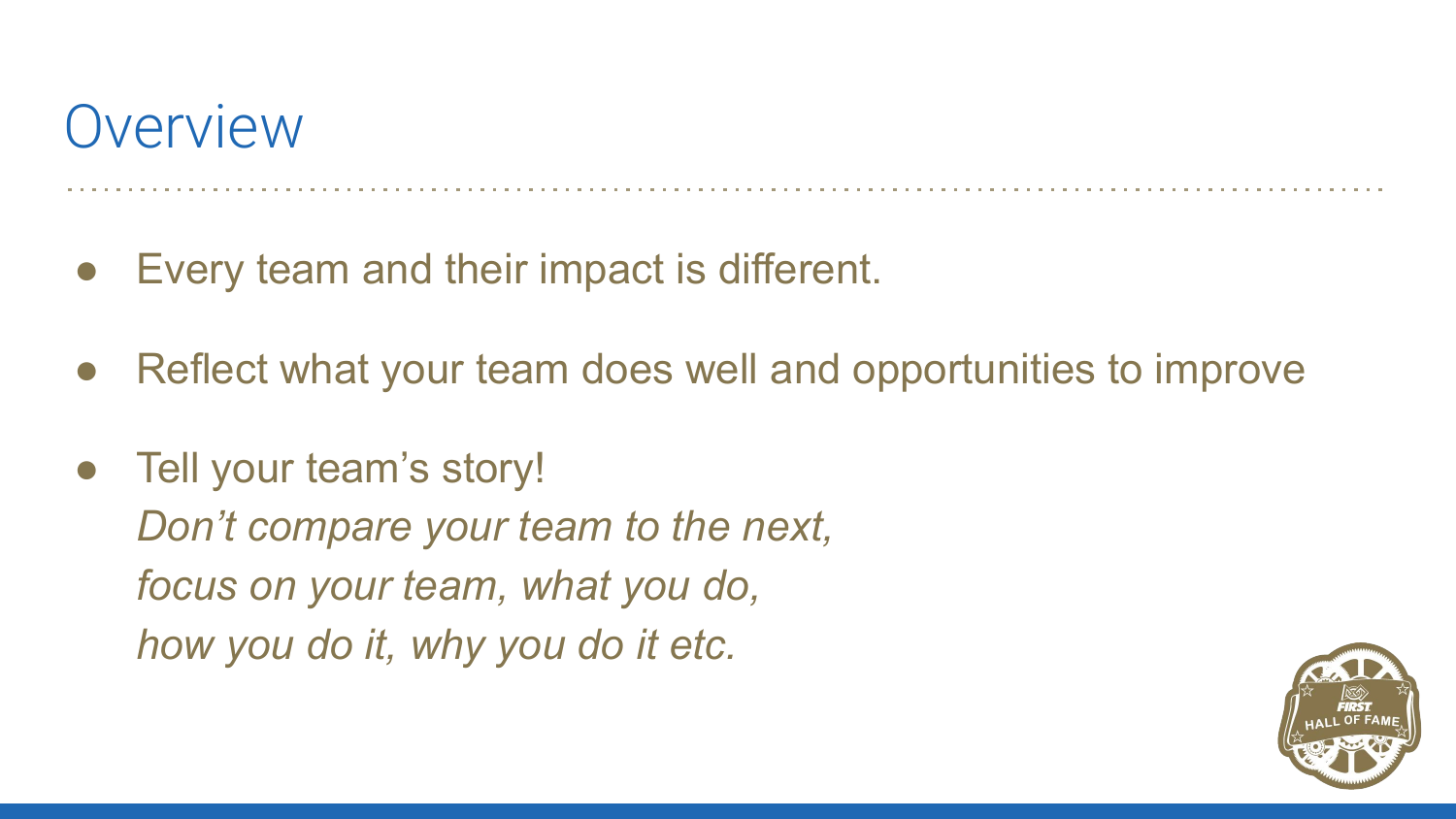# Check out our website

- **Resources**
- Past Presentations
- Post with 74 Questions and Answers from Hall of Fame teams and the judges.
- And....